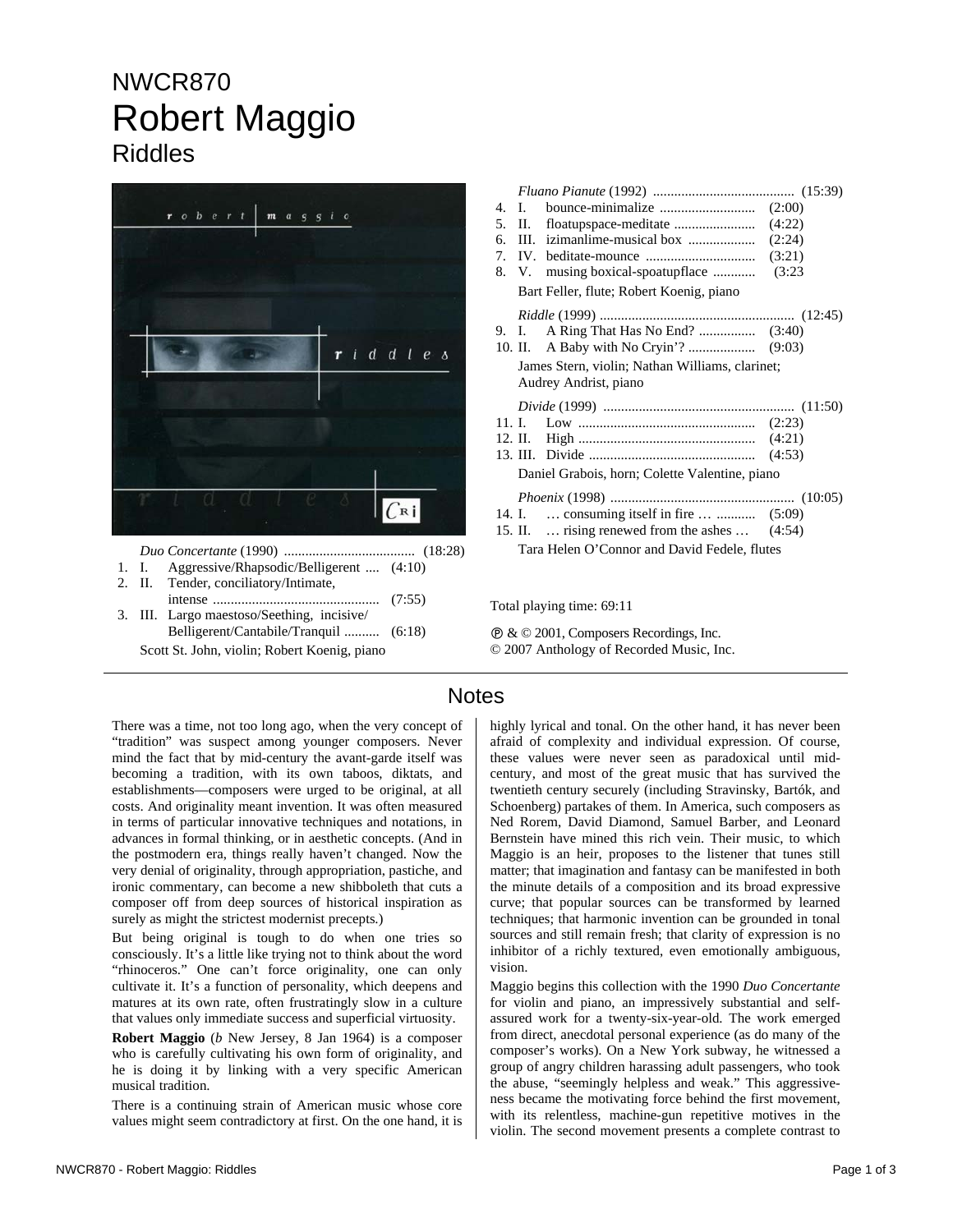the first, and stands as the emotional core of the work. Here one encounters long-breathed, elegiac melody, supported by an accompaniment that derives in part from the modes of Indonesian gamelan music. The effect is of a poignant nocturne, ever growing in intensity. The final movement returns to the world of the first, but after its lyric predecessor, the language seems to be more dance than aggression.

*Fluano Pianute* (1992) is as playful as its predecessor is serious. This bracing little suite imagines its instruments as two active playmates, engaged in a series of intricate games. And, as its very title suggests, there is a formal conceit at work that gives the piece a distinctive cast beyond the charming tone of its melodies and gestures. The movement titles illustrate the principle: i.e., material from the end of one movement returns as the beginning of another throughout the piece. Thus, there is a strange sense of the work being a stream of rondos, braiding one over another. Most notable, and delightful, is the music-box motive, which abruptly runs out of steam at the end of the third movement, only to start the fifth (someone obviously had time to wind it back up during the fourth). The composer describes the resultant tone with comparable concision, stating "the landscape of the work is mercurial and varied, requiring of the players a mix of energy and lyricism, cheerfulness and spikiness, delicacy and excitement, irony and passion, charm and grace."

The 1999 *Riddle* for clarinet, violin, and piano uses as its source the familiar Appalachian folksong "I Gave My Love a Cherry" (also known as the "Riddle Song"). The piece is a diptych, a study in contrasts using a single source. The first movement takes the song's theme and its harmonies and distributes them, prismatically, among the three instruments, in an intricate web. The effect is dazzling: the texture is complex, but the roots of its activity are crystal clear. The result is a sort of *klangfarben* bluegrass. The second movement is an impassioned set of variations, with a tone that alternates between meditative and rhapsodic. It also explores the diverse harmonic resources of the tune as it modulates through a series of chromatically related keys and modes.

*Divide*, for horn and piano, also dates from 1999, and also comes from a seemingly commonplace image that captured Maggio's imagination. An interstate highway sign indicating the bifurcation of I-95 north and south (which he passes almost every day) began to suggest a theme akin to "the road not taken." The three movements are structured so as to suggest extremely different environments. The first restricts itself to the low register of both instruments and is propulsive. The second is still and contemplative, and resides in the ether of the upper registers (and uses a row from Schoenberg's Op.23, No.5, a source that few would associate with this tender music hearing it uninformed). It seems that one theme of Maggio's art is the search for reconciliation, and this work's third movement is a fine example. The "dividing line" between the first two movements, the E-F at the keyboard's center, becomes an oscillating figure in the piano against which the horn can sing—and then the roles are reversed. Thus the two instruments and the two registers are exchanged and blended.

Maggio has a particular affinity for the flute, as evidenced by its prominence in the works on his previous CRI release ("Seven Mad Gods," CRI 720). *Phoenix* was written in 1998 for the Annual AIDS Memorial Concert of the National Flute Convention, and is an evocation of the mythical creature that renews itself by rising from the ashes of the fire that had consumed it. The work's two movements share the same achingly poignant motive, which features a slight microtonal bend downward at the end of the phrase—in contrast to the general upward thrust of the music over the course of the piece—as the two flutes vie with one another to achieve even greater levels of ecstasy with their shared material.

Maggio's music reaches the listener and touches one immediately. It is expressively direct yet learnedly intelligent, concise but dense in meaning, and never failing in its pursuit of beauty. He is cultivating his voice like a garden, with patience, care, and discipline.

—*Robert Carl* 

Composer **Robert Carl** is chair of the composition department at the Hartt School, University of Hartford. He is a codirector of the Boston new music ensemble Extension Works and writes frequently on new music for *Fanfare* magazine.

Canadian pianist **Audrey Andrist** (heard here performing *Riddle*) is the 1994 first prizewinner of the San Antonio International Keyboard Competition and was presented in a cross-Canada solo recital tour as winner of the Eckhart-Gramatte Competition. She has appeared as a soloist with the National Arts Center Orchestra in Ottawa, the Juilliard Orchestra in Alice Tully Hall, and the CBC Vancouver Symphony. As a chamber musician, Andrist has performed in New York's Merkin Hall and Steinway Hall, at Place des Arts in Montreal, Spivey Hall in Georgia, and on the live program "Around New York" on WNYC. She has participated in premieres of new works in Canada and the United States and has recorded for Albany Records, Summit Records, and CBC Radio. Andrist currently lives in California with her husband, James Stern, and their son, Kenneth.

Flutist **Tara Helen O'Connor** (heard here performing *Phoenix*) is a member of the 1995 Naumburg Award–winning New Millennium Ensemble and of the world renowned Bach Aria Group. She performs regularly with the Chamber Music Society of Lincoln Center, Orpheus, Bargemusic, Spoleto U.S.A., the Santa Fe Chamber Music Festival, Music from Angel Fire, and in festivals in Europe; most recently, she appeared as a soloist at the Mostly Mozart Festival. She has collaborated with the Orion, Borromeo, and St. Lawrence string quartets. O'Connor has recorded for Arcadia, CRI, Koch International, Bridge, and New World Records

Violinist **Scott St. John** (heard here performing *Duo Concertante*) is an avid chamber musician and a regular participant at the Marlboro Music Festival in Vermont. He is also passionate about twentieth-century music, and has developed a concerto repertoire ranging from Korngold to Ligeti, as well as ongoing associations with emerging composers. Born in London, Ontario, Scott began violin studies at the age of three with Richard Lawrence; his other teachers include David Cerone, Arnold Steinhardt, and Felix Galimir, and in 1990 he graduated from the Curtis Institute of Music in Philadelphia. Scott recently joined the music faculty at the University of Toronto, where he teaches violin, viola, and chamber music.

Violinist **James Stern** (heard here performing *Riddle*) has appeared as soloist and chamber musician throughout North America, most notably at Carnegie Hall and Alice Tully Hall in New York, the Library of Congress in Washington, D.C., and at the Ravinia Festival in Chicago. His summer activities have included performances at the prestigious Marlboro Music Festival, as well as the Norfolk and Bowdoin festivals. He has performed in concert on "Voice of America," WNCN-New York, and WCLV-Cleveland, and on WVTF-Roanoke, in a concert broadcast from the Sonoklect Festival. He has appeared as soloist with the Woodstock Chamber Orchestra, the Stockton Symphony, and the Contra Costa Chamber